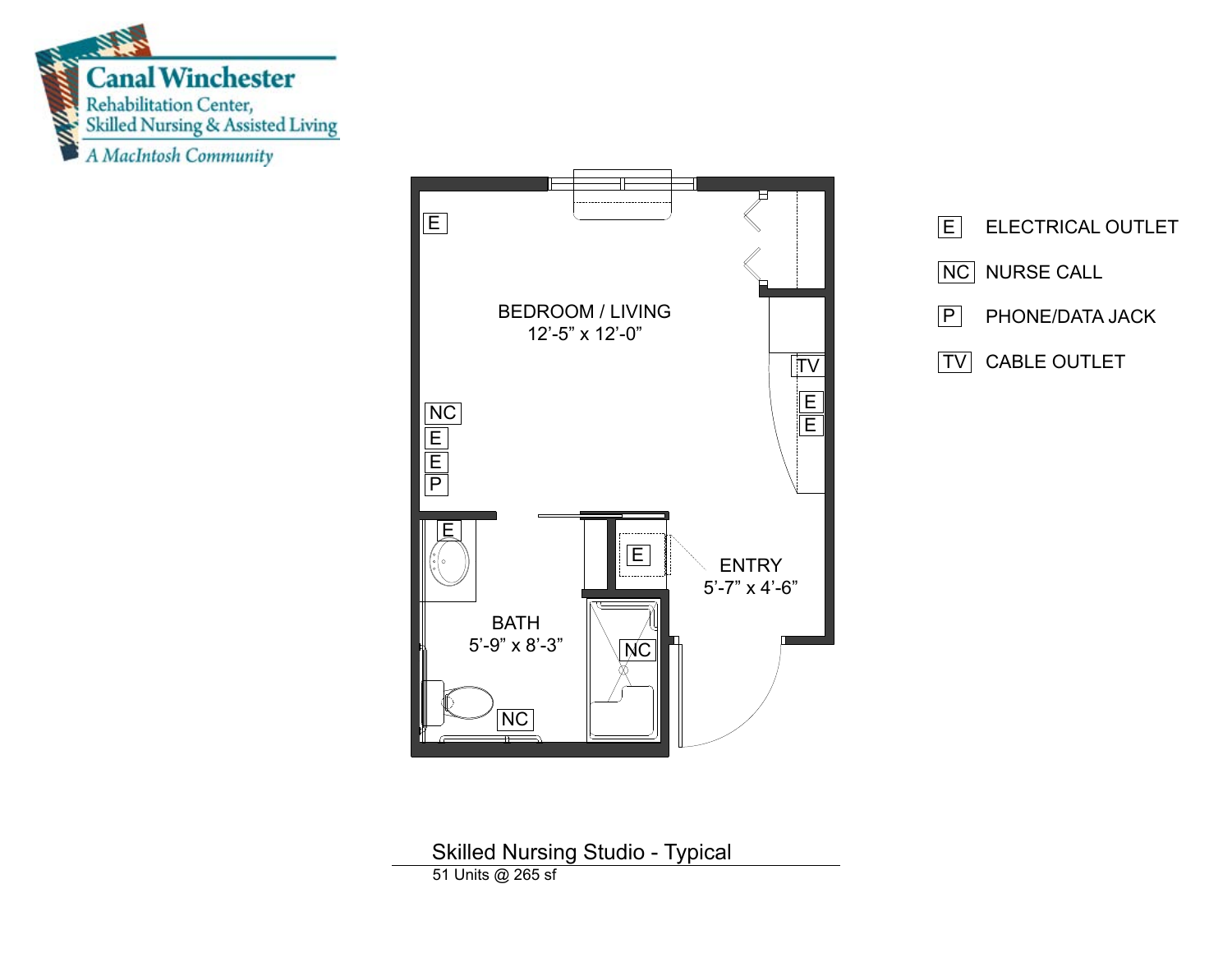



Skilled Nursing Studio - Unit B

2 Units @ 263 sf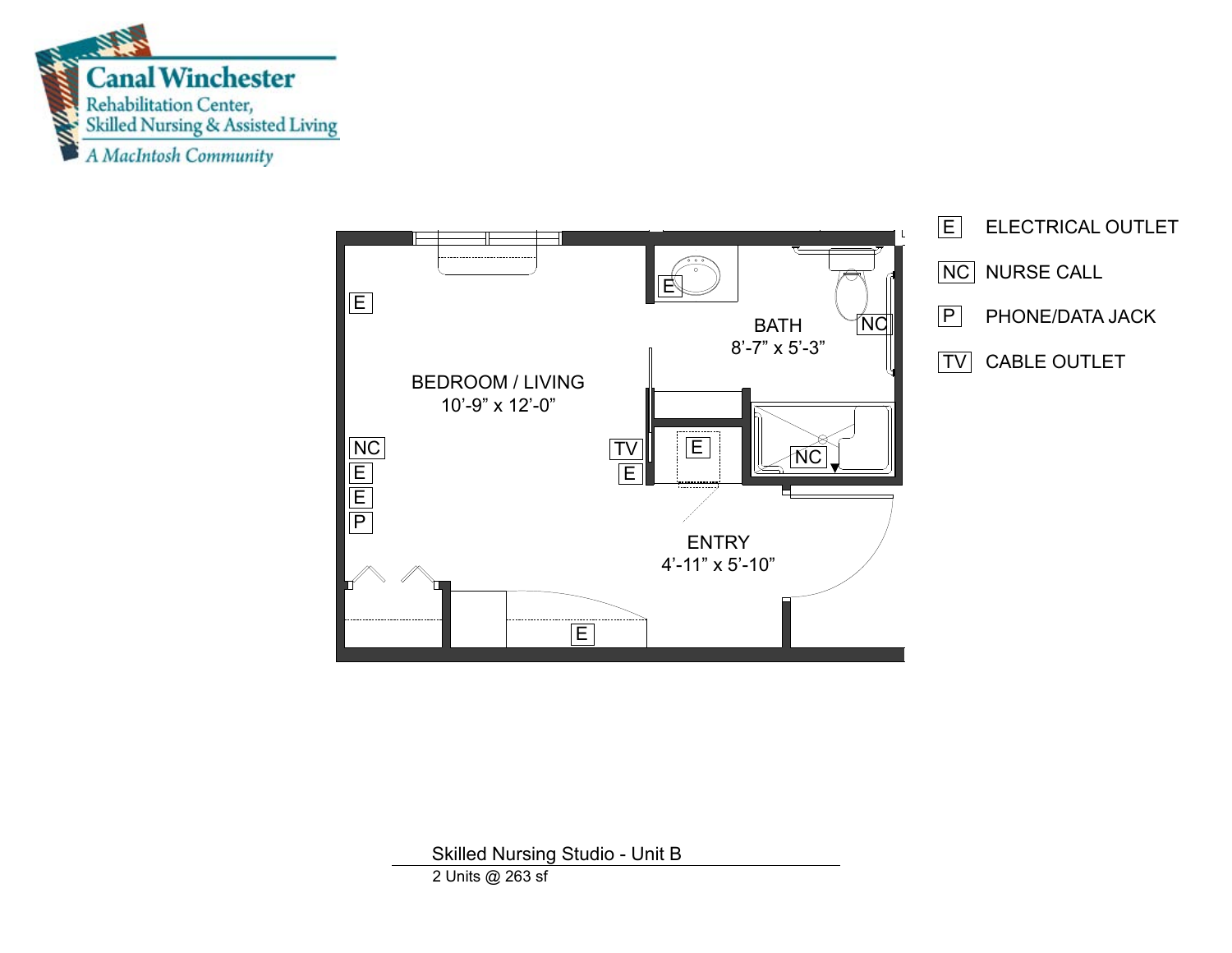





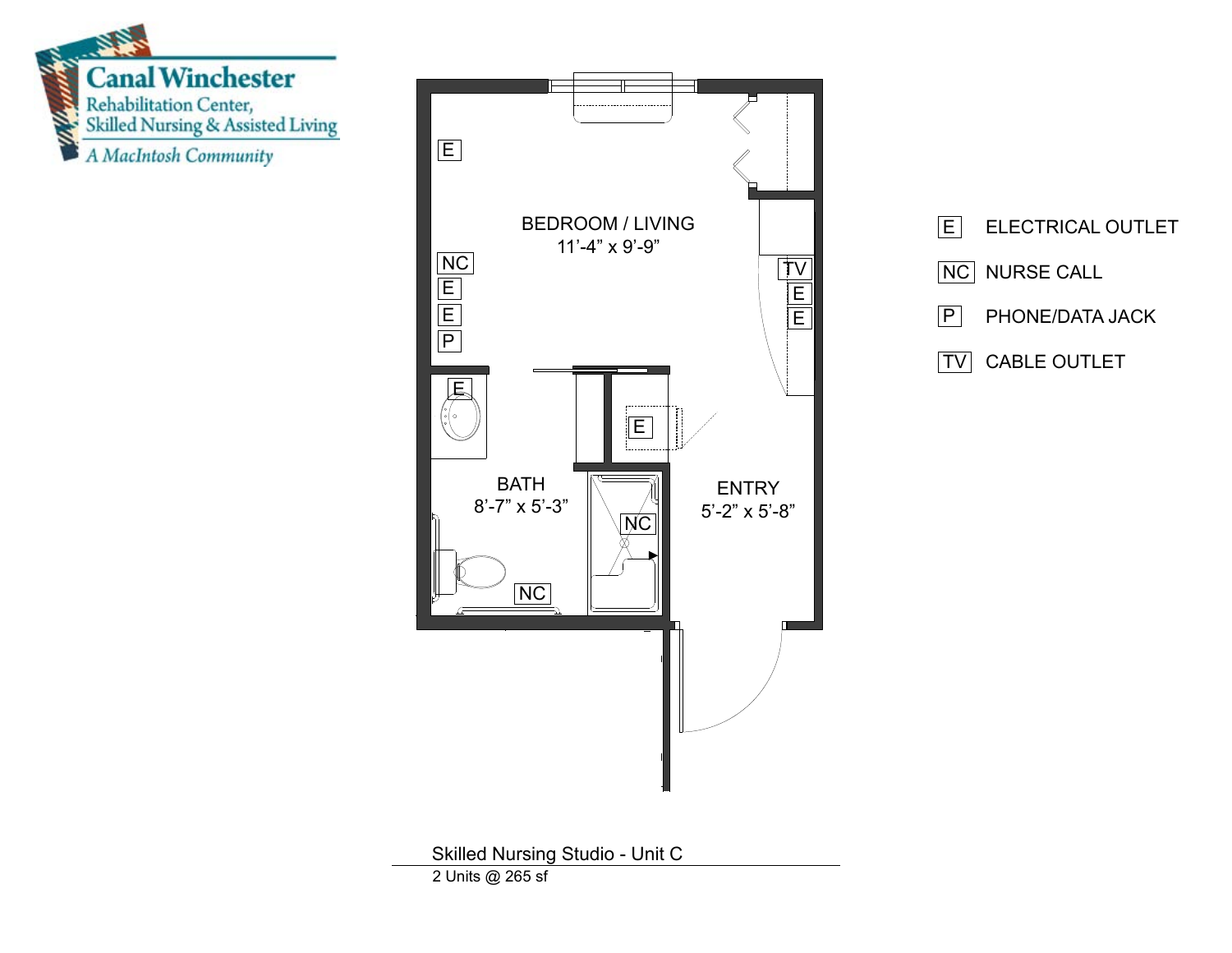

10 Units @ 395 sf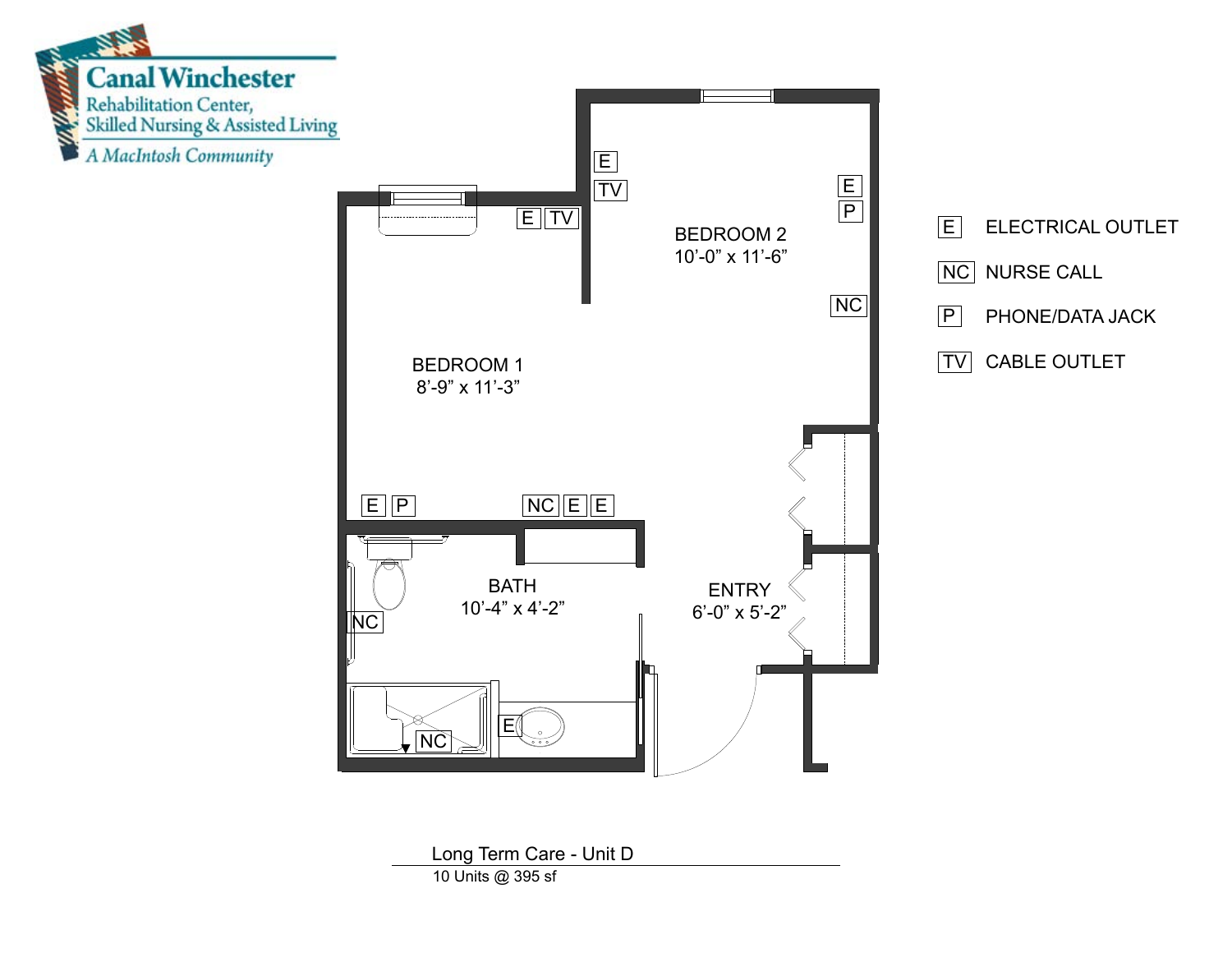



2nd Floor AL Studio - Unit E

21 Units @ 425 sf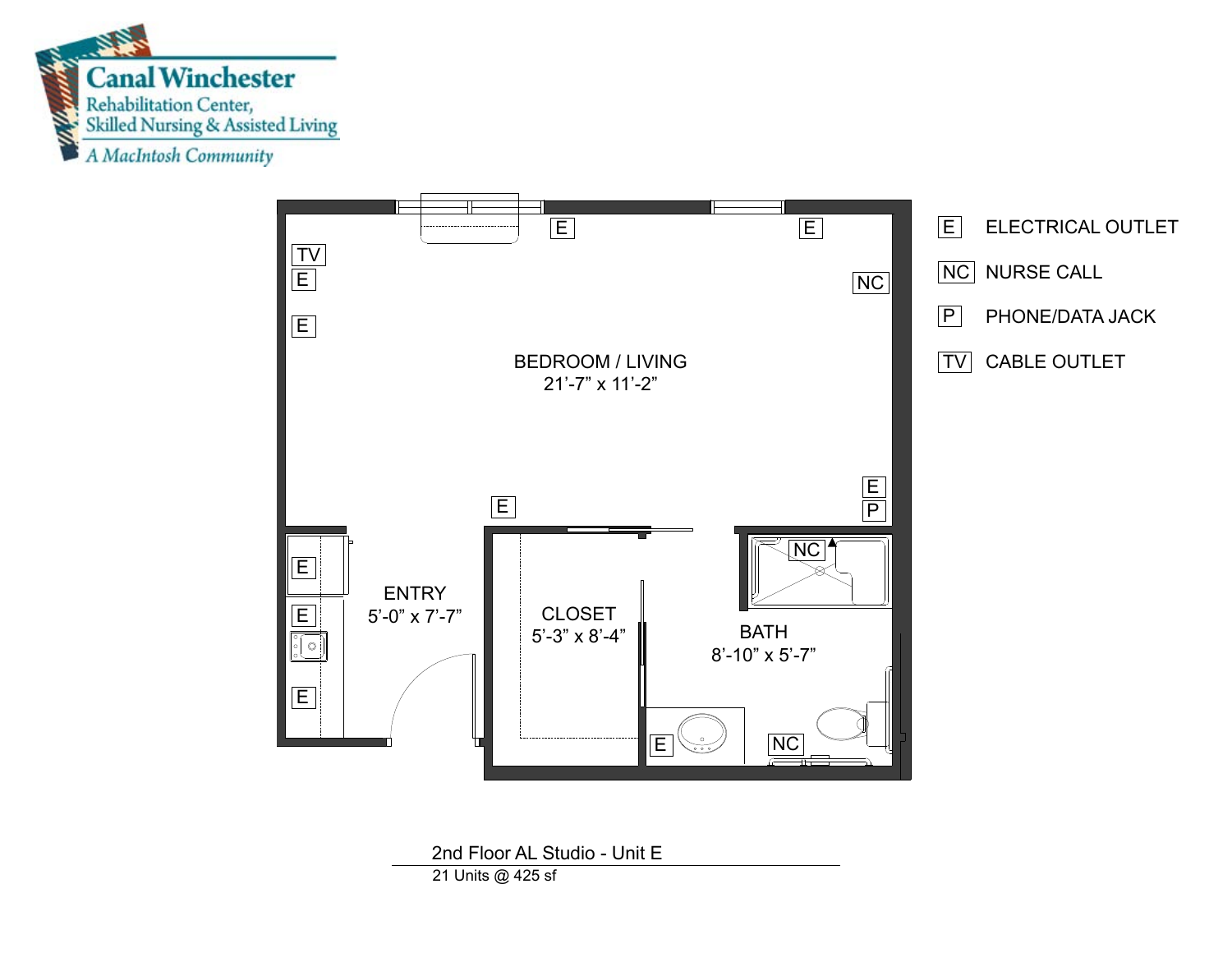

2nd Floor AL Studio - Unit F 12 Units @ 353 sf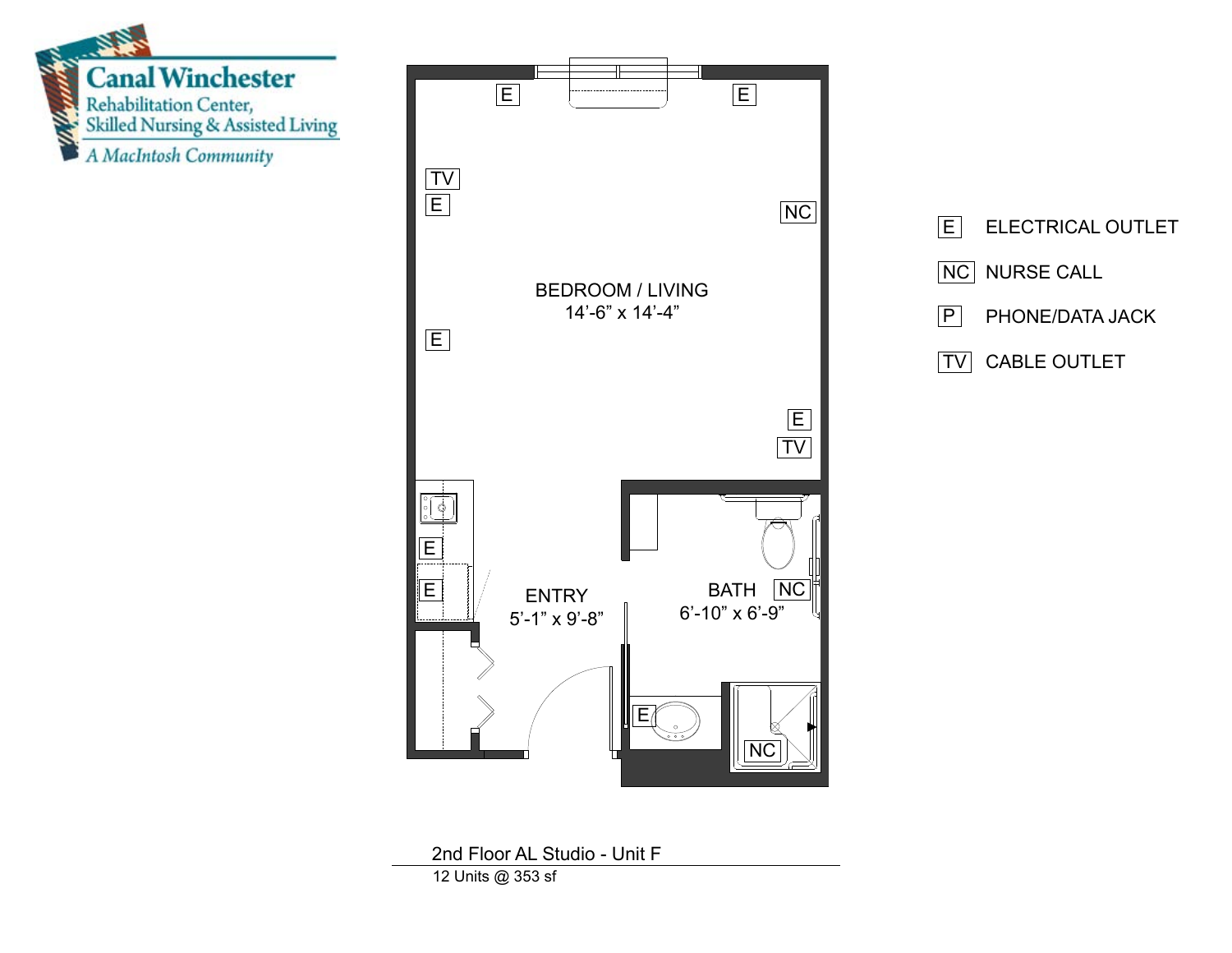





2nd Floor AL Studio - Unit G